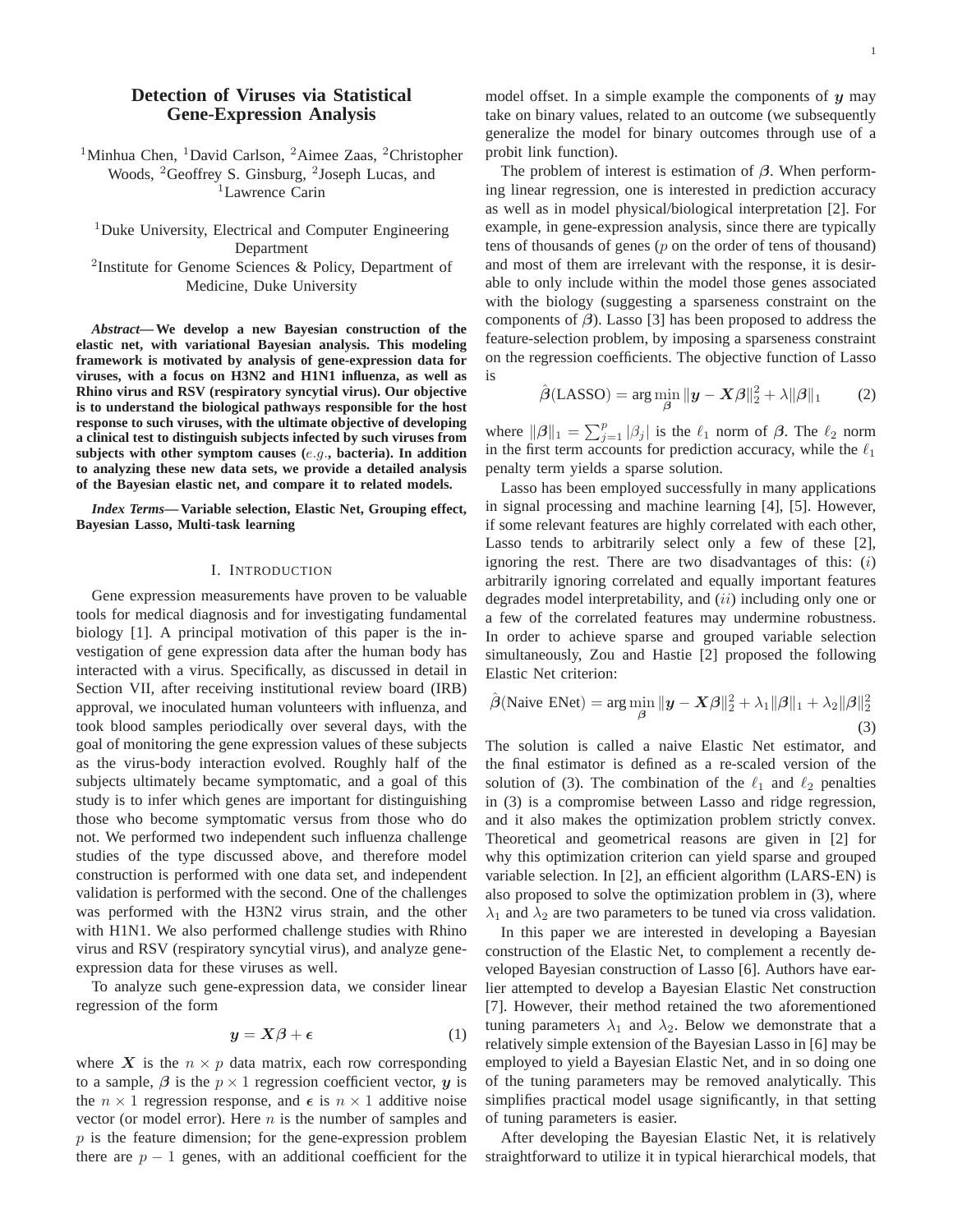allow enhanced modeling flexibility. Specifically, for classification problems it is also useful to use the response  $y$  in (1) as an input to a logistic or probit link function [8], [9]. In addition, there are many problems in which we are interested in performing multiple distinct but related regressions. For example, one may be interested in developing a probit-regression classifier for gene-expression data, using a Bayesian Elastic Net model to infer a set of important and possibly correlated genes. The data used to develop *multiple* such models may be highly related, and this should be exploited within the analysis.

The problem of jointly learning multiple models, exploiting shared information, has been referred to as multi-task learning [10], [11]. We here extend the Bayesian Elastic Net to a multitask setting. After validating the model based on published gene-expression data, we apply it to our motivating objective of analyzing expression data associated with virus-body interaction, using new data from our challenge studies.

The remainder of the paper is organized as follows. In Section II we review Bayesian Lasso and an earlier version of the Bayesian Elastic Net, this followed by introduction of our proposed model; we also discuss extension of the model to a probit construction. The multi-task framework is discussed in Section III, and the posterior density function is estimated efficiently via variational Bayesian analysis, as discussed in Section IV. In Section V we provide a discussion of how to set model parameters. Several results are presented in Section VI using previously published data. In Section VII we present results on a new and motivating data sets we have collected, on gene-expression data for influenza, Rhino virus and RSV. Conclusions are discussed in Section VIII.

#### II. BAYESIAN SPARSE LINEAR LINEAR REGRESSION

### *A. Bayesian View of Lasso and Elastic Net*

From a Bayesian viewpoint, the Lasso model in (2) can be interpreted as a maximum *a posterior* (MAP) estimator with Laplace priors placed independently on the components of *β* [6], [12]. In order to make the model inference tractable, the Laplace prior is written in the following hierarchical form [6], [12], [13]:

$$
p(\boldsymbol{\beta}|\tau,\boldsymbol{\gamma}) = \prod_{j=1}^{p} \frac{\sqrt{\gamma_{j}\tau}}{2} \exp\left(-\sqrt{\gamma_{j}\tau}|\beta_{j}|\right)
$$
  
= 
$$
\prod_{j=1}^{p} \int \mathcal{N}(\beta_{j}; 0, \tau^{-1}\alpha_{j}^{-1}) \text{InvGa}\left(\alpha_{j}; 1, \frac{\gamma_{j}}{2}\right) d\alpha_{j}
$$
(4)

Here  $\tau$  is the precision of the additive noise in (1),  $\alpha_i$  is the latent precision parameter for  $\beta_i$ , and InvGa(·) denotes the inverse Gamma distribution. Further, Gamma priors may be imposed on individual Lasso parameters  $\gamma_i$ . The complete Bayesian Lasso model is expressed as [6], [12]

$$
\mathbf{y} \sim \mathcal{N}(\mathbf{y}; \mathbf{X}\boldsymbol{\beta}, \tau^{-1}\mathbf{I})
$$
\n
$$
\beta_j \sim \mathcal{N}(\beta_j; 0, \tau^{-1}\alpha_j^{-1})
$$
\n
$$
\tau \sim \text{Ga}(\tau; c_0, d_0)
$$
\n
$$
(\alpha_j, \gamma_j) \sim \text{InvGa}\left(\alpha_j; 1, \frac{\gamma_j}{2}\right) \text{Ga}(\gamma_j; a_0, b_0)
$$
\n(5)

for  $j = 1, 2, \dots, p$ . It should be noted that [12] and [6] start with a simpler model where no prior is imposed on  $\gamma_i$ . Instead, a fixed parameter  $\lambda$  replaces  $\gamma_i$ . The model in (5) is proposed as an extension to the model in [12] by using featurespecific hyperparameters. The hierarchical prior on  $\beta_i$  is also called normal-exponential-gamma distribution [14]. Defining  $\gamma = [\gamma_1, \gamma_2, \cdots, \gamma_p]^\top$  and  $\alpha = [\alpha_1, \alpha_2, \cdots, \alpha_p]^\top$ , the full likelihood of Bayesian Lasso becomes likelihood of Bayesian Lasso becomes

$$
p(\mathbf{y}, \beta, \tau, \alpha, \gamma) = \mathcal{N}(\mathbf{y}; \mathbf{X}\beta, \tau^{-1}\mathbf{I})\text{Ga}(\tau; c_0, d_0)
$$
  
 
$$
\times \prod_{j=1}^{p} \mathcal{N}(\beta_j; 0, \tau^{-1}\alpha_j^{-1}) \text{InvGa}\left(\alpha_j; 1, \frac{\gamma_j}{2}\right) \text{Ga}(\gamma_j; a_0, b_0)
$$
  
(6)

For the hyperparameters we typically choose  $a_0 = b_0$  =  $c_0 = d_0 = 10^{-6}$ , resulting in noninformative Gamma priors. Both Markov Chain Monte Carlo (MCMC) and variational Bayesian (VB) inference algorithms can be derived for the above model [6], [12].

To see more clearly why the above model is the Bayesian version of Lasso, we can integrate out  $\alpha$  and the likelihood becomes

$$
p(\mathbf{y}, \boldsymbol{\beta}, \tau, \boldsymbol{\gamma}) \propto f(\tau, \boldsymbol{\gamma}) \exp(-\frac{\tau}{2}(\|\mathbf{y} - \mathbf{X}\boldsymbol{\beta}\|_2^2 + \sum_{j=1}^p 2\sqrt{\gamma_j \tau^{-1}}|\beta_j|))
$$
\n(7)

where  $f(\tau, \gamma) = \tau^{\frac{n+p}{2}} \text{Ga}(\tau; c_0, d_0) \prod_{j=1}^p \gamma_j^{\frac{1}{2}} \text{Ga}(\gamma_j; a_0, b_0).$ <br>Thus,  $2\sqrt{r-1}$ , plays, the rale of  $\lambda$ , in (2). We shapen Thus  $2\sqrt{\gamma_j \tau^{-1}}$  plays the role of  $\lambda$  in (2). We observe<br>that the log likelihood term is analogous to the optimization that the log likelihood term is analogous to the optimization criterion of Lasso, except that here adaptive weights are used for penalizing different regression coefficients. This featurespecific shrinkage is also adopted in adaptive Lasso [15].

A natural question arises as to whether a Bayesian Elastic Net model exists, which not only shares the advantages of Bayesian Lasso but also performs grouped variable selection. This problem was first studied in [7], where the Bayesian Elastic Net model was proposed as

$$
\mathbf{y} \sim \mathcal{N}(\mathbf{y}; \mathbf{X}\boldsymbol{\beta}, \tau^{-1}\mathbf{I})
$$
\n
$$
\beta_j \sim \mathcal{N}(\beta_j; 0, \tau^{-1}(\alpha_j + \lambda_2)^{-1})
$$
\n
$$
\tau \sim \text{Ga}(\tau; c_0, d_0)
$$
\n
$$
\alpha_j \sim \eta \left(\alpha_j/(\alpha_j + \lambda_2)\right)^{\frac{1}{2}} \text{InvGa}\left(\alpha_j; 1, \frac{\gamma}{2}\right)
$$
\n(8)

with  $j = 1, 2, \dots, p$ ;  $\lambda_2$  and  $\gamma$  are two parameters to be tuned via cross validation, and n is a normalizing constant. A tuned via cross validation, and  $\eta$  is a normalizing constant. A similar model was also proposed in a recent paper [16]. The full likelihood of this Bayesian Elastic Net model is

$$
p(\mathbf{y}, \boldsymbol{\beta}, \tau, \boldsymbol{\alpha}, \gamma) \propto \mathcal{N}(\mathbf{y}; \mathbf{X}\boldsymbol{\beta}, \tau^{-1}\mathbf{I})\text{Ga}(\tau; c_0, d_0)
$$
  
 
$$
\times \prod_{j=1}^{p} \mathcal{N}(\beta_j; 0, \frac{\tau^{-1}}{\alpha_j + \lambda_2}) \sqrt{\frac{\alpha_j}{\alpha_j + \lambda_2}} \text{InvGa}\left(\alpha_j; 1, \frac{\gamma}{2}\right)
$$
  
(9)

Again, by integrating out  $\alpha$ , the likelihood becomes

$$
p(\mathbf{y}, \boldsymbol{\beta}, \tau, \boldsymbol{\gamma}) \propto f(\tau, \boldsymbol{\gamma}) \qquad (10)
$$
  
 
$$
\times \exp\left(-\frac{\tau}{2}\left(\|\mathbf{y} - \mathbf{X}\boldsymbol{\beta}\|_{2}^{2} + 2\sqrt{\gamma\tau^{-1}}\|\boldsymbol{\beta}\|_{1} + \lambda_{2}\|\boldsymbol{\beta}\|_{2}^{2}\right)\right)
$$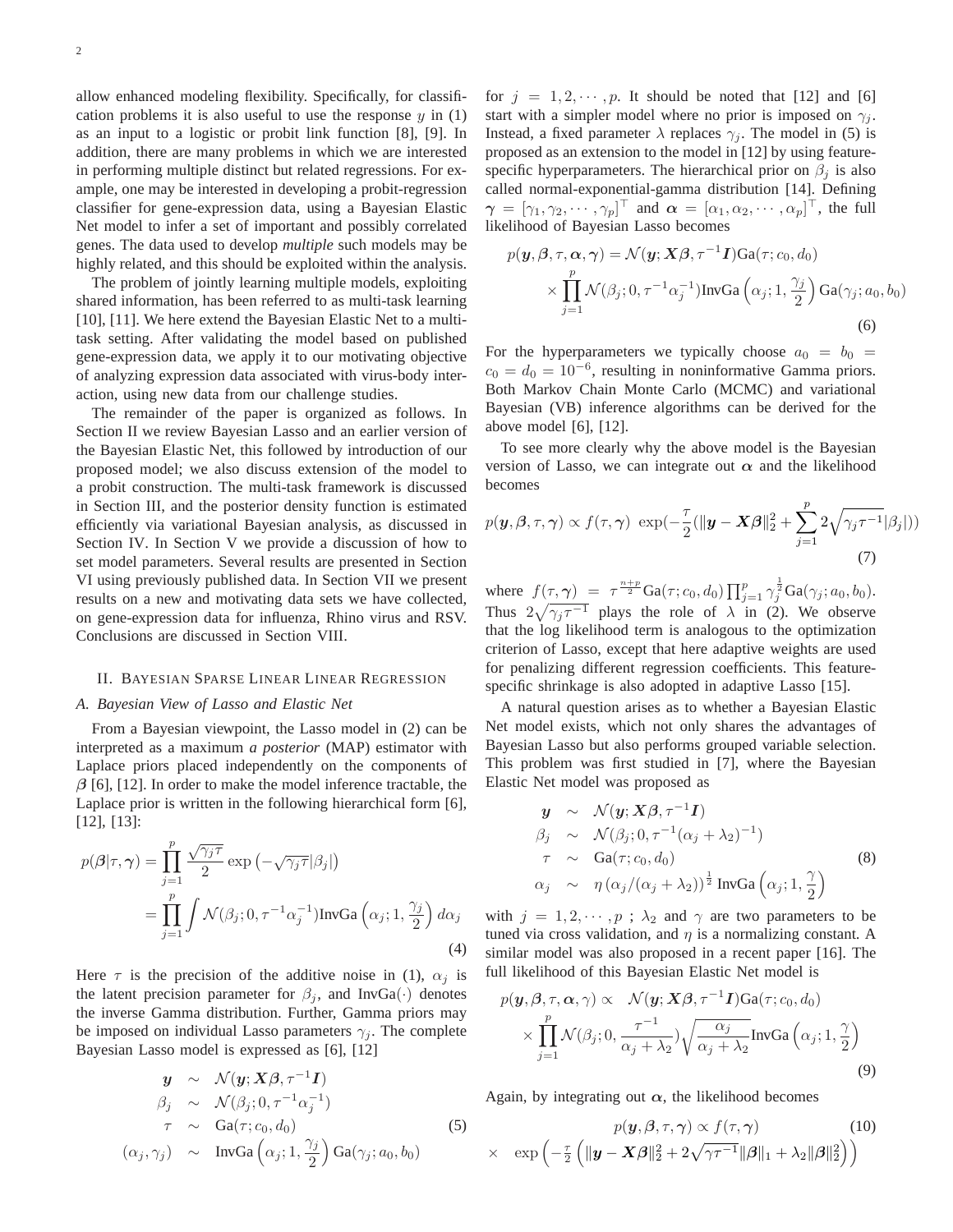where  $f(\tau, \gamma) = \tau^{\frac{n+p}{2}} \text{Ga}(\tau; c_0, d_0)$ . Here  $2\sqrt{\gamma \tau^{-1}}$  plays<br>the role of  $\lambda$ , in (3) MCMC inference for this model is the role of  $\lambda_1$  in (3). MCMC inference for this model is derived in [7], [16] and promising results are reported for gene selection.

Although theoretically valid, empirical result shows that the Bayesian Elastic Net model in (8) does not yield a solution that is particularly sparse. In this paper, a new Bayesian Elastic Net model is proposed based on the model in (8). Instead of using only one parameter  $\gamma$  for all inverse Gamma distribution, we introduce different  $\gamma_j$  for each precision parameter  $\alpha_j$ , and further impose Gamma priors on them, which is analogous to the Bayesian Lasso model in (5). In this way we achieve sparsity and grouped variable selection simultaneously. As a byproduct, we reduce the number of tuning parameters from two to one, since for the new model only  $\lambda_2$  needs to be tuned (we effectively integrate out  $\lambda_1$ ). Another contribution of this paper is that a variational Bayesian solution is derived for the new Bayesian Elastic Net model, which is computationally more efficient than MCMC (and convergence is much easier to diagnose, as discussed further below).

### *B. Proposed Bayesian Elastic Net*

Based on the model in (8), we propose a new Bayesian Elastic Net model:

$$
\mathbf{y} \sim \mathcal{N}(\mathbf{y}; \mathbf{X}\boldsymbol{\beta}, \tau^{-1}\mathbf{I})
$$
\n
$$
\beta_j \sim \mathcal{N}(\beta_j; 0, \tau^{-1}(\alpha_j + \lambda_2)^{-1})
$$
\n
$$
\tau \sim \text{Ga}(\tau; c_0, d_0)
$$
\n
$$
\gamma \sim \eta \sqrt{\frac{\alpha_j}{\alpha_j}} \text{InvGa}(\alpha + \frac{\gamma_j}{\alpha}) \text{Ga}(\gamma + a_0, b_0)
$$
\n(11)

$$
(\alpha_j, \gamma_j)
$$
 ~  $\eta \sqrt{\frac{\alpha_j}{\alpha_j + \lambda_2}} \text{InvGa}\left(\alpha_j; 1, \frac{\gamma_j}{2}\right) \text{Ga}(\gamma_j; a_0, b_0)$ 

again for  $j = 1, 2, \dots, p$ , and with  $\eta$  a normalizing constant.<br>The difference between the above Bayesian Elastic Net and The difference between the above Bayesian Elastic Net and that proposed in [7], [16] is that we impose a Gamma prior on individual  $\gamma_j$  to avoid tuning, which we have found to yield sparse and grouped solutions. The full likelihood of the model is

$$
p(\mathbf{y}, \beta, \tau, \alpha, \gamma) \propto \mathcal{N}(\mathbf{y}; \mathbf{X}\beta, \tau^{-1}\mathbf{I})\text{Ga}(\tau; c_0, d_0)
$$
  
 
$$
\times \prod_{j=1}^{p} \mathcal{N}(\beta_j; 0, \tau^{-1}(\alpha_j + \lambda_2)^{-1}) (\alpha_j/(\alpha_j + \lambda_2))^{\frac{1}{2}}
$$
  
 
$$
\times \text{InvGa}(\alpha_j; 1, \frac{\gamma_j}{2})\text{Ga}(\gamma_j; a_0, b_0)
$$
 (12)

Here  $\lambda_2$  is a parameter to be tuned by cross validation. One notes that when  $\lambda_2$  goes to zero, the above Bayesian Elastic Net model reduces to the Bayesian Lasso model in (5). By integrating out  $\alpha$ , the full likelihood can be expressed as

$$
p(\mathbf{y}, \boldsymbol{\beta}, \tau, \boldsymbol{\gamma}) \propto f(\tau, \boldsymbol{\gamma}) \qquad (13) \tag{13}
$$

$$
\times \exp\left(-\frac{\tau}{2}(\|\mathbf{y} - \mathbf{X}\boldsymbol{\beta}\|_{2}^{2} + \sum_{j=1}^{p} 2\sqrt{\gamma_{j}\tau^{-1}}|\beta_{j}| + \lambda_{2} \|\boldsymbol{\beta}\|_{2}^{2}\right) \qquad \text{or} \qquad \text{and} \qquad \text{and} \qquad \text{and} \qquad \text{and} \qquad \text{and} \qquad \text{and} \qquad \text{and} \qquad \text{and} \qquad \text{and} \qquad \text{and} \qquad \text{and} \qquad \text{and} \qquad \text{and} \qquad \text{and} \qquad \text{and} \qquad \text{and} \qquad \text{and} \qquad \text{and} \qquad \text{and} \qquad \text{and} \qquad \text{and} \qquad \text{and} \qquad \text{and} \qquad \text{and} \qquad \text{and} \qquad \text{and} \qquad \text{and} \qquad \text{and} \qquad \text{and} \qquad \text{and} \qquad \text{and} \qquad \text{and} \qquad \text{and} \qquad \text{and} \qquad \text{and} \qquad \text{and} \qquad \text{and} \qquad \text{and} \qquad \text{and} \qquad \text{and} \qquad \text{and} \qquad \text{and} \qquad \text{and} \qquad \text{and} \qquad \text{and} \qquad \text{and} \qquad \text{and} \qquad \text{and} \qquad \text{and} \qquad \text{and} \qquad \text{and} \qquad \text{and} \qquad \text{and} \qquad \text{and} \qquad \text{and} \qquad \text{and} \qquad \text{and} \qquad \text{and} \qquad \text{and} \qquad \text{and} \qquad \text{and} \qquad \text{and} \qquad \text{and} \qquad \text{and} \qquad \text{and} \qquad \text{and} \qquad \text{and} \qquad \text{and} \qquad \text{and} \qquad \text{and} \qquad \text{and} \qquad \text{and} \qquad \text{and} \qquad \text{and} \qquad \text{and} \qquad \text{
$$

and  $f(\tau, \gamma) = \tau^{\frac{n+p}{2}} \text{Ga}(\tau; c_0, d_0) \prod_{j=1}^p \gamma_j^{\frac{1}{2}} \text{Ga}(\gamma_j; a_0, b_0)$ . The expression related to *β* has almost the same form as that in (3), except that we assign different weights for individual  $|\beta_j|$ , so that each  $\beta_i$  receives a different degree of shrinkage. The idea of adaptive shrinkage for the Elastic Net is also exploited in [17].

We note that a conjugate prior is not available for  $\lambda_2$ , which is why we do not integrate it out, like we did  $\lambda_1$ . However, as we discuss when presenting results, we have found the algorithm to not be overly sensitive to the particular setting of  $\lambda_2$ , and therefore we have performed cross-validation here based on a library of possible  $\lambda_2$ .

## *C. Probit Regression*

Many sparse and grouped variable selection problems arise in the form of classification instead of regression. For classification problems, there is no observable regression response *y*; we only have label information  $z = [z_1, z_2, \dots, z_n]^\top$ <br>with  $z_i \in I_{-1}$  1) for the binary case, with the basic ideas with  $z_i \in \{-1, 1\}$ , for the binary case, with the basic ideas discussed below extendable beyond binary labels. We extend the model in (11) to the classification problem by introducing a probit link between the *latent* regression response *y* and the observed label information  $z$ , similar to the approaches in  $[12]$ and [13]. The resulting Bayesian Elastic Net model for probit regression is

$$
z_i \sim 1(z_i = sign(y_i))
$$
  
\n
$$
y \sim \mathcal{N}(y; \mathbf{X}\boldsymbol{\beta}, \tau^{-1}\mathbf{I})
$$
  
\n
$$
\beta_j \sim \mathcal{N}(\beta_j; 0, \tau^{-1}(\alpha_j + \lambda_2)^{-1})
$$
  
\n
$$
\tau \sim Ga(\tau; c_0, d_0)
$$
  
\n
$$
(\alpha_j, \gamma_j) \sim \eta \sqrt{\frac{\alpha_j}{\alpha_j + \lambda_2}} \text{InvGa}\left(\alpha_j; 1, \frac{\gamma_j}{2}\right) Ga(\gamma_j; a_0, b_0)
$$

with  $i = 1, 2, \dots, n; j = 1, 2, \dots, p$ , and  $1(\cdot)$  is an indicator<br>function, which equals 1 if the argument is satisfied and is 0 function, which equals 1 if the argument is satisfied and is 0 otherwise. Thus  $z_i \sim 1(z_i = sign(y_i))$  indicates that  $z_i = 1$  if  $y_i \ge 0$  and  $z_i = -1$  otherwise. It is common to fix  $\tau = 1$  [13], which can be implemented by assigning large values to  $c_0$  and  $d_0$  (e.g., we typically employ 10<sup>6</sup>).

### III. MULTI-TASK LEARNING

The proposed Bayesian Elastic Net may be readily extended to a multi-task setting, in which multiple regression or classification tasks are performed jointly, with variables shared among the tasks. This sharing mechanism allows information borrowing among tasks, enhancing learning. For example, the regression coefficients may differ from task to task, but the sparsity pattern of the regression coefficients can be shared, thereby imposing the belief that irrelevant features are the same or similar among all the tasks and can be pruned jointly [10], [11].

Assume M tasks, each represented as a regression model:

$$
\boldsymbol{y}^{(m)} = \boldsymbol{X}^{(m)} \boldsymbol{\beta}^{(m)} + \boldsymbol{\epsilon}^{(m)} \quad ; \quad m = 1, 2, \cdots, M \qquad (15)
$$

<sup>13</sup>where  $X^{(m)}$  is the  $n^{(m)} \times p$  design matrix for task m and each row of  $\mathbf{X}^{(m)}$  corresponds to a sample;  $n^{(m)}$  is the number of samples and p is the feature dimension;  $\beta^{(m)}$  is the  $p \times 1$  dimensional regression coefficients for task m;  $\epsilon^{(m)}$ is the  $n^{(m)} \times 1$  dimensional additive noise (or error). For classification problems, *y*(m) is not directly observed, instead only the label information  $\mathbf{z}^{(m)} = [z_1^{(m)}, z_2^{(m)}, \cdots, z_{n^{(m)}}^{(m)}]^\top$ is known  $(z_i^{(m)} \in \{-1,1\})$ . A Bayesian Elastic Net prior<br>is shared across the M tasks (the sparseness properties are is shared across the  $M$  tasks (the sparseness properties are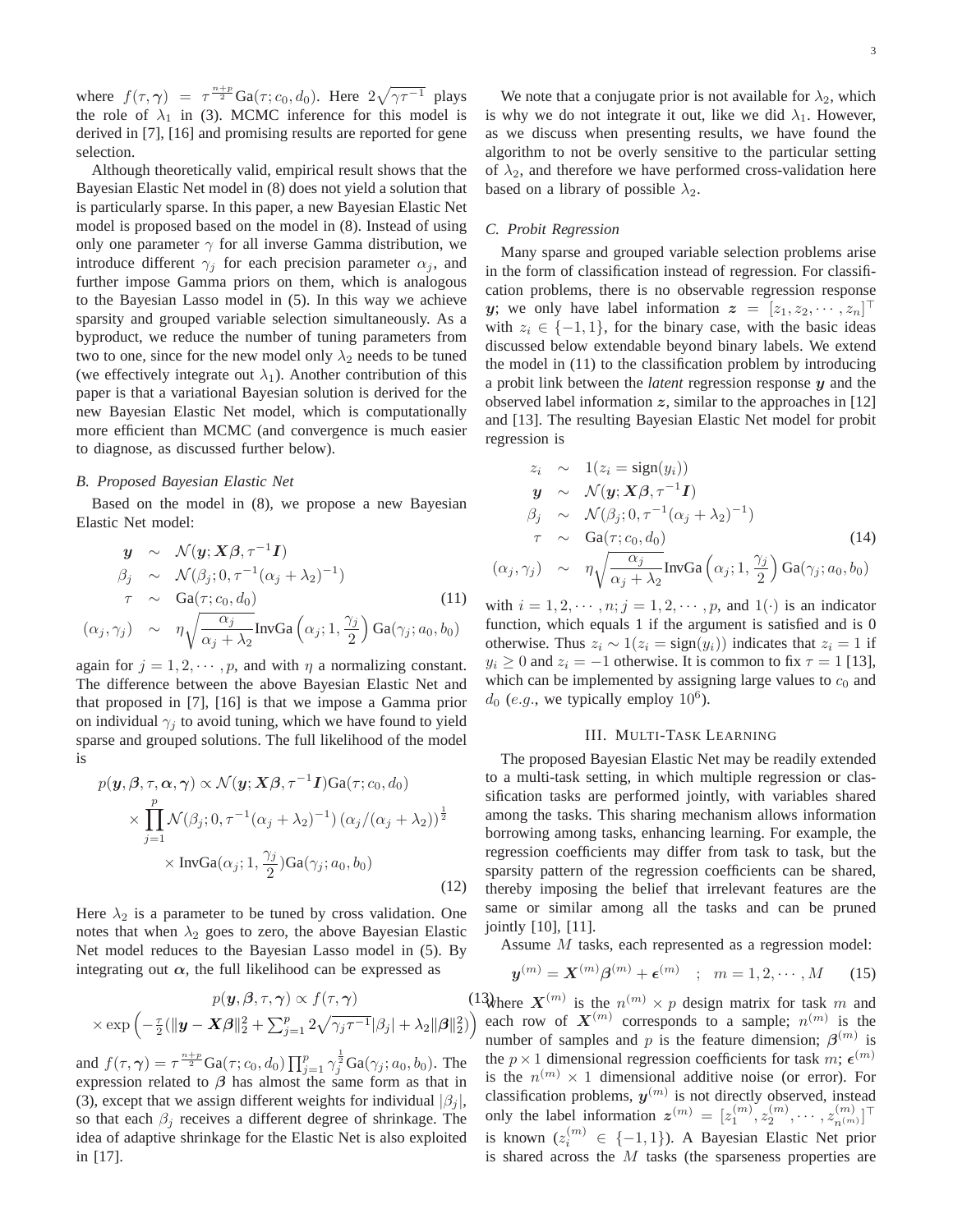shared, but not the exact regression weights). The multi-task model may be expressed as

$$
z_i^{(m)} \sim 1(z_i^{(m)} = \text{sign}(y_i^{(m)}))
$$
  
\n
$$
y_i^{(m)} \sim \mathcal{N}(y_i^{(m)}; (\boldsymbol{x}_i^{(m)})^\top \boldsymbol{\beta}^{(m)}, (\tau^{(m)})^{-1})
$$
  
\n
$$
\beta_j^{(m)} \sim \mathcal{N}\left(\beta_j^{(m)}; 0, (\tau^{(m)})^{-1}(\alpha_j + \lambda_2^{(m)})^{-1}\right)
$$
  
\n
$$
\tau^{(m)} \sim \text{Ga}(\tau^{(m)}; c_0, d_0)
$$
  
\n
$$
(\alpha_j, \gamma_j) \sim \eta\left(\prod_{m=1}^M \sqrt{\frac{\alpha_j}{\alpha_j + \lambda_2^{(m)}}}\right) \text{InvGa}\left(\alpha_j; 1, \frac{\gamma_j}{2}\right) \text{Ga}(\gamma_j; a_0, \mathbf{B}_y)
$$
  
\n
$$
Q(\tau^{(m)})
$$

for  $i = 1, 2, \dots, n^{(m)}; m = 1, 2, \dots, M$  and  $j = 1, 2, \dots, p$ . The form above is for multi-task *classification*; for regression we simply remove the top-level probit layer. Here  $\eta$  is a normalizing constant, and we allow the tuning parameter  $\lambda_2^{(m)}$ in general to be different among different tasks, although in practice we have set it to a constant independent of m.

In the above discussion, the task-dependent  $\beta^{(m)}$  share the same Elastic Net prior (the  $\alpha_i$  are shared for all M tasks, implying that the multiple tasks share similar nonzero components  $\beta_i$ ). This is appropriate for the examples considered in Sections VI and VII, but in general it may not be appropriate that all M learning tasks share the *same* set of  $\alpha_i$ . We may alternatively assume  $\alpha^{(m)} \sim G$ , where  $G \sim \text{DP}(\alpha_0 G_0)$ ; here  $\alpha^{(m)}$  represents a *vector* composed of components  $\alpha_j^{(m)}$ , the  $\alpha_j$  associated with task m. The  $DP(\alpha_0 G_0)$  is a Dirichlet Process (DP) [18] prior with precision  $\alpha_0 \in \mathbb{R}^+$  and base probability measure  $G_0$ . The  $G_0$  may be set as the proposed Bayesian Elastic Net prior. Specifically, we may constitute  $G = \sum_{i=1}^{\infty} \pi_i \delta_{\alpha_i^*}$ , with the  $\pi_i$  drawn<br>from a stick-breaking construction [19] with parameter  $\alpha_0$ from a stick-breaking construction [19] with parameter  $\alpha_0$ , and with the  $\alpha_i^*$  drawn from the Bayesian Elastic Net prior. In this setting the M tasks cluster, and *within each cluster* similar components of  $\beta^{(m)}$  are important, but not in general across different clusters. While this has not been needed in our examples, it demonstrates the flexibility of hierarchical Bayesian construction, into which the proposed Elastic Net prior may be directly inserted.

#### IV. VARIATIONAL BAYESIAN INFERENCE

## *A. Basic model*

We present a variational Bayesian (VB) inference algorithm for the proposed Bayesian Elastic Net model. Variational Bayesian [20] analysis compromises between inference accuracy and computational efficiency. The full likelihood  $p(y, \beta, \tau, \alpha, \gamma)$  for the new Bayesian Elastic Net model is given in (12). In variational Bayes, we seek a distribution  $Q(\beta, \tau, \alpha, \gamma)$  to approximate the exact posterior  $p(\beta, \tau, \alpha, \gamma | y)$ . From Jensen's inequality,

$$
\log p(\mathbf{y}) = \log \int Q(\boldsymbol{\beta}, \tau, \boldsymbol{\alpha}, \boldsymbol{\gamma}) \frac{p(\mathbf{y}, \boldsymbol{\beta}, \tau, \boldsymbol{\alpha}, \boldsymbol{\gamma})}{Q(\boldsymbol{\beta}, \tau, \boldsymbol{\alpha}, \boldsymbol{\gamma})} d\boldsymbol{\beta} d\tau d\boldsymbol{\alpha} d\boldsymbol{\gamma}
$$
  
\n
$$
\geq \int Q(\boldsymbol{\beta}, \tau, \boldsymbol{\alpha}, \boldsymbol{\gamma}) \log \frac{p(\mathbf{y}, \boldsymbol{\beta}, \tau, \boldsymbol{\alpha}, \boldsymbol{\gamma})}{Q(\boldsymbol{\beta}, \tau, \boldsymbol{\alpha}, \boldsymbol{\gamma})} d\boldsymbol{\beta} d\tau d\boldsymbol{\alpha} d\boldsymbol{\gamma}
$$
(17)  
\n
$$
= \log p(\mathbf{y}) - \text{KL} (Q(\boldsymbol{\beta}, \tau, \boldsymbol{\alpha}, \boldsymbol{\gamma}) || p(\boldsymbol{\beta}, \tau, \boldsymbol{\alpha}, \boldsymbol{\gamma}) | \mathbf{y})
$$

Expression (17) is called the variational lower bound. The KL distance term is nonnegative, and is zero if and only if the two distributions in it are identical. Furthermore, we assume that  $Q(\beta, \tau, \alpha, \gamma)$  factors as

$$
Q(\boldsymbol{\beta}, \tau, \boldsymbol{\alpha}, \boldsymbol{\gamma}) \doteq Q(\boldsymbol{\beta}) Q(\tau) Q(\boldsymbol{\alpha}) Q(\boldsymbol{\gamma}) \tag{18}
$$

Then the variational lower bound in (17) becomes

$$
J = \int Q(\boldsymbol{\beta})Q(\tau)Q(\boldsymbol{\alpha})Q(\boldsymbol{\gamma})\log \frac{p(\boldsymbol{y}, \boldsymbol{\beta}, \tau, \boldsymbol{\alpha}, \boldsymbol{\gamma})}{Q(\boldsymbol{\beta})Q(\tau)Q(\boldsymbol{\alpha})Q(\boldsymbol{\gamma})}d\boldsymbol{\beta}d\tau d\boldsymbol{\alpha}d\boldsymbol{\gamma}
$$
\n(16)

 $Ga(\gamma_i; a_0, B_N)$  maximizing the lower bound in (19) with respect to  $Q(\beta)$ ,<br> $O(\tau)$ ,  $O(\alpha)$  and  $O(\alpha)$ , we can effectively minimize the KI  $Q(\tau)$ ,  $Q(\alpha)$  and  $Q(\gamma)$ , we can effectively minimize the KL distance between the approximated posterior  $Q(\beta, \tau, \alpha, \gamma)$ and the true posterior  $p(\beta, \tau, \alpha, \gamma | y)$ . Following the general update rule of VB inference [20], the update equations for each Q function are derived as follows.

1) Update equation for *β*:

$$
Q(\boldsymbol{\beta}) = \mathcal{N}(\boldsymbol{\beta}; \boldsymbol{\mu}, \boldsymbol{\Sigma})
$$
 (20)

with

$$
\Sigma = \left( \langle \tau \rangle \boldsymbol{X}^{\top} \boldsymbol{X} + \langle \tau \rangle (\text{diag}(\langle \boldsymbol{\alpha} \rangle) + \lambda_2 \boldsymbol{I}) \right)^{-1} (21)
$$
  

$$
\boldsymbol{\mu} = \Sigma \left( \langle \tau \rangle \boldsymbol{X}^{\top} \boldsymbol{y} \right) \tag{22}
$$

Here diag( $\langle \alpha \rangle$ ) corresponds to the Lasso ( $\ell_1$ ) shrinkage and  $\lambda_2 I$  corresponds to the ridge  $(\ell_2)$  shrinkage. We also have  $\langle \beta \rangle = \mu$ ,  $\langle \beta \beta^{\dagger} \rangle = \Sigma + \mu \mu^{\dagger}$  and  $\langle \beta_j^2 \rangle =$  $\langle \bm{\beta}\bm{\beta}^\top \rangle_{jj}.$ 

2) Update equation for *α*:

$$
Q(\alpha) = \prod_{j=1}^{p} Q(\alpha_j) = \prod_{j=1}^{p} InvGaussian(\alpha_j; g_j, h_j)
$$
\n(23)

with

$$
g_j = \sqrt{\frac{\langle \gamma_j \rangle}{\langle \tau \rangle \langle \beta_j^2 \rangle}}, \qquad h_j = \langle \gamma_j \rangle \tag{24}
$$

Here InvGaussian  $(\alpha_j; g_j, h_j)$  denotes the inverse Gaussian distribution with mean  $g_j$  and shape parameter  $h_j$ :

InvGaussian 
$$
(\alpha_j; g_j, h_j) = \left(\frac{h_j}{2\pi\alpha_j^3}\right)^{\frac{1}{2}}
$$
  
  $\times \exp\left(-\frac{h_j(\alpha_j - g_j)^2}{2g_j^2\alpha_j}\right) \quad (\alpha_j > 0)$  (25)

with  $\langle \alpha_j \rangle = g_j$  and  $\langle \alpha_j^{-1} \rangle = g_j^{-1} + h_j^{-1}$ .<br>Undate equation for  $\alpha$ : 3) Update equation for *γ*:

$$
Q(\gamma) = \prod_{j=1}^{p} Q(\gamma_j) = \prod_{j=1}^{p} \text{Ga}(\gamma_j; a_j, b_j)
$$
 (26)

with  $a_j = a_0 + 1, b_j = b_0 + \frac{1}{2} \langle \alpha_j^{-1} \rangle$  and  $\langle \gamma_j \rangle = a_j/b_j$ .<br>Undate equation for  $\tau$ : 4) Update equation for  $\tau$ :

$$
Q(\tau) = \text{Ga}(\tau; c, d) \tag{27}
$$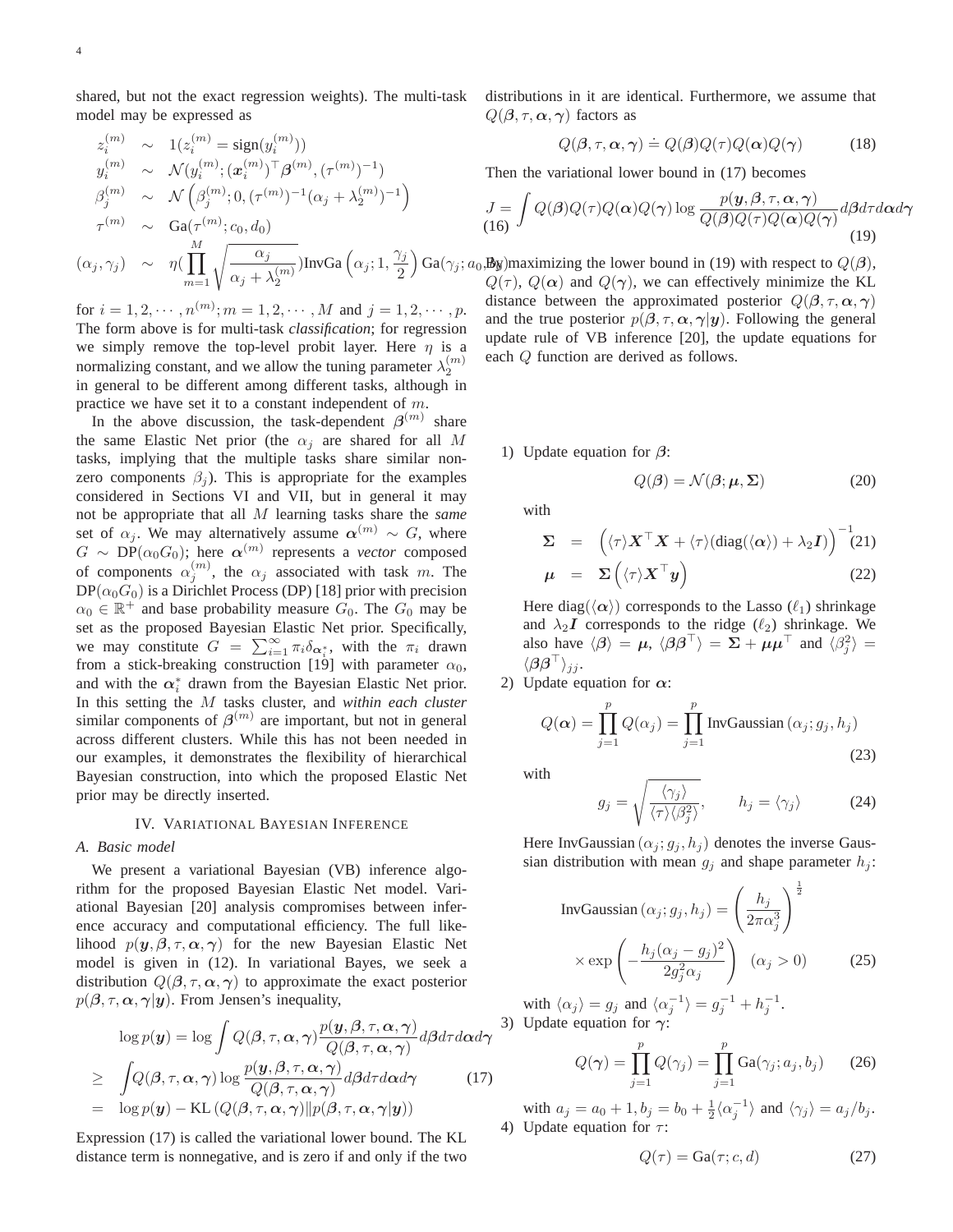with

$$
c = c_0 + \frac{n+p}{2}
$$
 (28)

$$
d = d_0 + \frac{1}{2}(\langle ||\mathbf{y} - \mathbf{X}\boldsymbol{\beta}||^2 \rangle + \sum_{j=1}^p \langle \beta_j^2 \rangle (\langle \alpha_j \rangle + \lambda_2))
$$

and  $\langle \tau \rangle = c/d$ .

In all equations listed above,  $\langle \cdot \rangle$  means expectation with respect to the  $Q(\cdot)$  functions. Computation of the variational lower bound in (19) is feasible but omitted here.

Calculation of  $\Sigma$  in (21) involves inversion of a  $p \times p$  matrix. In many applications, the feature dimension  $p$  is much larger than the number of samples n, and inversion of a  $p \times p$  matrix is very expensive. By applying the matrix inversion lemma [21], we only need invert a small matrix with dimension  $n \times n$ . In this way, computation and *storage* of the matrix  $\Sigma$  is avoided.

As indicated in [2], the Elastic Net model has the problem of double shrinkage, since ridge and Lasso shrinkage are in play at the same time. In order to correct this double shrinkage effect, a post-processing step is performed, which is a *rescaling* operation

$$
\hat{\boldsymbol{\beta}} = \boldsymbol{\xi} \cdot \tilde{\boldsymbol{\beta}} \tag{29}
$$

where  $\hat{\beta}$  is the naive elastic net solution and  $\hat{\beta}$  is the final solution. In the VB solution,  $\tilde{\beta} = \mu$  as expressed in (22). Here  $\xi$  is a scaling constant, and it is recommended in [2] that  $\xi = 1 + \lambda_2$ . However, through experiments we found that this  $\xi$  value does not work well for our VB solution. In practice we used the following criterion to find an appropriate ξ:

$$
\xi = \arg\min_{\xi} \|y - \xi \cdot X\mu\|^2 = \frac{(X\mu)^{\top} y}{(X\mu)^{\top} (X\mu)}
$$
(30)

Thus, by using rescaling as a post-processing step, the final expression for the Bayesian Elastic Net estimator is  $\beta = \xi \mu =$  $\frac{(X\mu)^{-1}y}{(X\mu)^{\top}(X\mu)}\mu.$ 

#### *B. Inference with probit*

The inference for the model in (14) is similar to that in  $(11)$ , as given from  $(20)$  to  $(27)$ , except that now we need to introduce another  $Q(\cdot)$  function for the latent regression response *y*:

$$
Q(\boldsymbol{y}) = \prod_{i=1}^{n} Q(y_i) \propto \prod_{i=1}^{n} 1(z_i = sign(y_i)) \cdot \mathcal{N}(y_i; \theta_i, \sigma^2)
$$
\n(31)

where  $\theta_i = \mathbf{x}_i^{\top} \langle \beta \rangle$  and  $\sigma^2 = \langle \tau \rangle^{-1}$ . This is a truncated normal distribution with truncation region determined by  $\gamma$ . If  $\gamma = 1$ distribution, with truncation region determined by  $z_i$ . If  $z_i = 1$ then  $Q(y_i) \propto 1(y_i \geq 0) \cdot \mathcal{N}(y_i; \theta_i, \sigma^2)$ , otherwise  $Q(y_i) \propto 1(y_i \geq 0) \cdot \mathcal{N}(y_i; \theta_i, \sigma^2)$ . Statistics of the truncated normal  $1(y_i < 0) \cdot \mathcal{N}(y_i; \theta_i, \sigma^2)$ . Statistics of the truncated normal distribution  $O(u_i)$  can be computed as follows: distribution  $Q(y_i)$  can be computed as follows:

$$
\langle y_i \rangle = \theta_i + z_i \sigma \frac{\phi(\theta_i/\sigma)}{\Phi(z_i \theta_i/\sigma)}
$$
  

$$
\langle y_i^2 \rangle = \sigma^2 + \langle y_i \rangle \cdot \theta_i
$$
  

$$
-\langle \log Q(y_i) \rangle = \frac{\log(2\pi\sigma^2)}{2} + \frac{\langle (y_i - \theta_i)^2 \rangle}{2\sigma^2} + \log \Phi(\frac{z_i \theta_i}{\sigma})
$$

Here  $\phi(\cdot)$  and  $\Phi(\cdot)$  are the probability density function and cumulative density function for standard normal distribution, respectively. Consequently, *y* in (22) should be replaced with its expectation  $\langle y \rangle$ , and we should also treat *y* as a random variable for the expectation  $\langle ||y - X\beta||_2^2 \rangle$  in (27). In addition, the variational lower bound for this model should include the term  $-\sum_{i=1}^{n} \langle \log Q(y_i) \rangle$ , which is the entropy of  $Q(\mathbf{y})$ . Since only the sign of  $y_i$  is related with the output label  $z_i$ , no extra re-scaling step is required in this classification.

The predictive distribution for testing data  $x<sub>*</sub>$  can be expressed as

$$
p(z_{\star} = 1 | \tau, \boldsymbol{x}_{\star}) = \Phi\left(\frac{\boldsymbol{x}_{\star}^{\top} \boldsymbol{\mu}}{(\tau^{-1} + \boldsymbol{x}_{\star}^{\top} \boldsymbol{\Sigma} \boldsymbol{x}_{\star})^{\frac{1}{2}}}\right)
$$
(33)

where  $\mu$  and  $\Sigma$  are the posterior mean and covariance of *β* derived in the variational Bayesian solution;  $τ$  could be replaced with its expectation  $\langle \tau \rangle$ . For 'hard' decision, we have  $z_{\star} = 1$  if  $x_{\star}^{\perp} \mu > 0$  and  $z_{\star} = -1$  otherwise. Concerning the assemblanced lack of rescaling for the case of classification aforementioned lack of rescaling for the case of classification, note that the accuracy of the *probability* in (33) is difficult to test; therefore, it is possible that rescaling may be necessary to make this probability accurate (but the assessment of such accuracy is difficult). As indicated, in practice we often simply threshold the label decision at a probability of 0.5, and this was done with success in all examples presented below.

The VB solution to the multi-task case is a relatively direct extension of that for the single-task model discussed above. A main difference is that the posterior for  $\alpha_i$  now is a generalized inverse Gaussian (GIG) distribution with statistics collected from all M, instead of a inverse Gaussian distribution in (23). These details are omitted here for brevity.

### V. SETTING PARAMETERS

 $\sigma$   $\left(\frac{\partial^2 u}{\partial \theta}\right)$  (3<sup>2</sup>) (3<sup>2</sup>) (3<sup>2</sup>) (3<sup>2</sup>) (3<sup>2</sup>) in the Bayesian ENet dictates a desired level of This paper is motivated by the original Elastic Net (ENet) [2], which builds regression or classification models based on a sparse set of *correlated* features. This should be contrasted with Lasso [3], which is also sparse but it discards multiple correlated features, and therefore Lasso provides less biological interpretation. The ENet involves two parameters, and may be solved by employing the LARS algorithm [2], [22], in which ENet parameter  $\lambda_2$  is fixed, and one sweeps all ranges of  $\lambda_1$ , and as  $\lambda_1$  increases the model weights become less sparse. Similarly, Lasso may be solved via LARS, and in this case one sweeps through the single Lasso parameter, again covering a range of sparseness from a single non-zero weight to all weights being non-zero. If  $\lambda_2 = 0$ , the ENet model becomes Lasso. We note this background because the proposed Bayesian ENet has a similar relationship to Bayesian Lasso [6], with the latter manifested if the Bayesian ENet parameter is set as  $\lambda_2 = 0$ . The Bayesian Lasso is typically very sparse, and therefore the setting of  $\lambda_2$  in the Bayesian ENet controls the degree of model sparseness, with  $\lambda_2 = 0$ yielding very sparse solutions, and increasing  $\lambda_2$  yielding less sparse represenstations. Therefore, analogous to the ENet, as we sweep through increasing  $\lambda_2$  in the Bayesian ENet, we may test models of decreasing levels of sparseness. Thus, the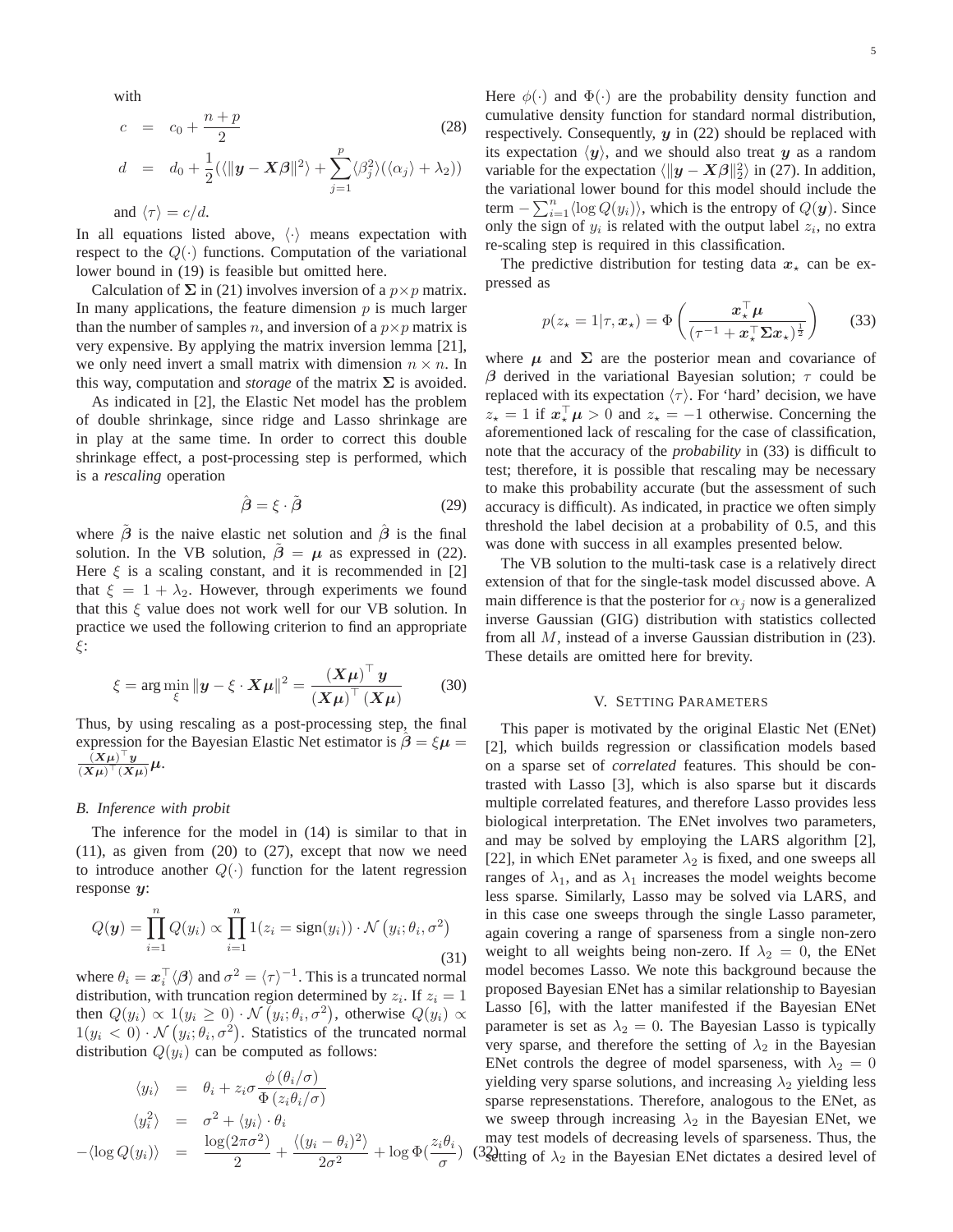TABLE I SUMMARY OF RESULTS FROM THE SYNTHESIZED DATA, BASED UPON 100

RANDOM PARTITIONS OF THE DATA.

| Method         | Average $Err$ | # Features Used on Average |
|----------------|---------------|----------------------------|
| Bayesian ENet  | 26.9          | 15                         |
| Bayesian Lasso | 85.0          |                            |
| <b>ENet</b>    | 34.5          | 15                         |
|                |               |                            |

model sparseness, much as within the ENet the stopping point of the LARS algorithm specifies a degree of sparseness.

Additionally, as for the original ENet, one may use cross validation to set  $\lambda_2$  in the Bayesian ENet. In the context of such cross validation, the Bayesian ENet has the advantage of only requiring the setting of a single parameter. In the experiments presented below, we employ cross validation to set  $\lambda_2$  in the Bayesian ENet. The range of  $\lambda_2$  considered in this cross validation is selected as to test a range of different levels of sparseness, with a similar consideration required in the original ENet. In practice multiple  $\lambda_2$  may yield comparable cross-validation performance, and therefore the selection of the  $\lambda_2$  used is dictated by the desired level of model sparseness, which is linked to the interpretability of the model in terms of underlying biological pathways.

#### VI. EXPERIMENTS ON PUBLISHED DATA

### *A. Simulation data*

Our first example is from the original Elastic Net paper [2]. We simulate data from the following model:

$$
y = X\beta + \sigma \epsilon \tag{34}
$$

where X is a matrix of dimension  $n \times p$  with  $n = 500, p = 40$ ,  $\epsilon \sim \mathcal{N}(\epsilon; 0, 1)$  and  $\sigma = 15$ . The first 50 samples are used for training, the second 50 samples are used for validation when tuning the parameter  $\lambda_2$ , and the remaining 400 samples are used for testing. The predictors (design matrix) are simulated as follows:

$$
X_i = Z_1 + \omega_i \quad Z_1 \sim \mathcal{N}(Z_1; 0, I) \quad \omega_i \sim \mathcal{N}(\omega_i; 0, 0.01I)
$$
  
\n
$$
X_j = Z_2 + \omega_j \quad Z_2 \sim \mathcal{N}(Z_2; 0, I) \quad \omega_j \sim \mathcal{N}(\omega_j; 0, 0.01I)
$$
  
\n
$$
X_k = Z_3 + \omega_k \quad Z_3 \sim \mathcal{N}(Z_3; 0, I) \quad \omega_k \sim \mathcal{N}(\omega_k; 0, 0.01I)
$$
  
\n
$$
X_m \sim \mathcal{N}(X_m; 0, I)
$$
\n(35)

where  $i = 1, 2, ..., 5; j = 6, 7, ..., 10; k = 11, 12, ..., 15$  and  $m = 16, 17, ..., 40$ . Here  $X_i$  denotes the *i*<sup>th</sup> column of *X*, with dimension  $n \times 1$ . The ground truth of the regression coefficient dimension  $n \times 1$ . The ground truth of the regression coefficient *β* is set to be  $\beta = [3, 3, \dots, 3, 0, 0, \dots, 0]$  with first 15<br>elements equal to 3 and the rest 0. Therefore there are three elements equal to 3 and the rest 0. Therefore there are three equally important feature groups (1  $\sim 5, 6 \sim 10, 11 \sim 15$ ), and within each group there are five highly correlated members. The last 25 features are pure noise ( $m = 16, 17, ..., 40$ ). In the cross-validation, we use a candidate list  $[0, 10, 50, 100]$ to choose  $\lambda_2$  from in the validation set. For different runs of the experiment, the choice of  $\lambda_2$  may be different, but  $\lambda_2 = 0$ is never chosen. The performance measure is the residue in

TABLE II SINGLE-TASK PERFORMANCE ON LEUKEMIA DATA OF DIFFERENT

MODELS.

| Method         | Validation Error | <b>Testing Error</b> | # Genes Used |
|----------------|------------------|----------------------|--------------|
| Bayesian ENet  | /38              | /34                  | 19           |
| Bayesian Lasso | 1/38             | 3/34                 |              |
| <b>ENet</b>    | 3/38             | $\frac{0}{34}$       | 45           |
| <b>SVM-RFE</b> |                  |                      |              |

the testing set:

$$
Err = \frac{1}{n'} ||\mathbf{y}' - \mathbf{X}'\hat{\boldsymbol{\beta}}||^2 - \sigma^2
$$
 (36)

where  $X'$  and  $y'$  are design matrix and response in the testing set, with  $n' = 400$ . The parameter  $\sigma^2$  is subtracted because the first term contains residue caused by the model itself (the additive noise). Thus  $Err$  accounts for the mismatch between the estimated model ( $\beta$ ) and the true model ( $\beta$ ). We generated 50 data sets independently, and for each data set we can calculate one Err. We then employ the median of these 50 Err as the performance measure. In this experiment, 100 such runs are performed, with results summarized in Table I. It is observed that both ENet and Bayesian ENet are effective at extracting the relevant features, with the Bayesian ENet yielding slightly better fitting accuracy. Each of the 15 features inferred by the ENet and Bayesian ENet are consistent with truth, while only three of the 8 from Bayesian Lasso are.

#### *B. Single-task gene analysis*

We consider the leukemia data in [23], which consists of 7129 genes and 72 samples. There are 38 samples in the training set and 34 samples in the testing set. The samples consist of two groups, one is type-1 leukemia (ALL) and the other is type-2 leukemia (AML). F-score pre-screening is performed in the training set to select the most important 1000 genes, which is used for *probit* regression modeling (we also show results below for which the Bayesian Elastic Net is directly applied to a data set of 12,023 genes, with no prepruning). The design matrix  $X$  is composed of the normalized gene-expression values, with the first column being all '1's to account for the bias term, and *β* contains the weights on the bias and gene features. We use a candidate list [0, 10, 50, 100] to choose  $\lambda_2$ . For each candidate, a ten-fold cross-validation is applied and an averaged validation error on the ten-fold is obtained. Then  $\lambda_2$  is chosen as the candidate that gives minimum validation error. If multiple candidates give the same validation error, then the candidate that results in more selected genes will be used for better model interpretation and robustness. After this cross-validation,  $\lambda_2 = 10$  is chosen. The validation and testing results are given in Table II, for the proposed Bayesian Elastic Net (ENet), for Bayesian Lasso [6], for the original ENet [2], and for the support vector machine with feature selection (SVM-RFE) [24].

From Table II we note that the overly sparse Bayesian Lasso gives inferior results, while the Bayesian ENet, ENet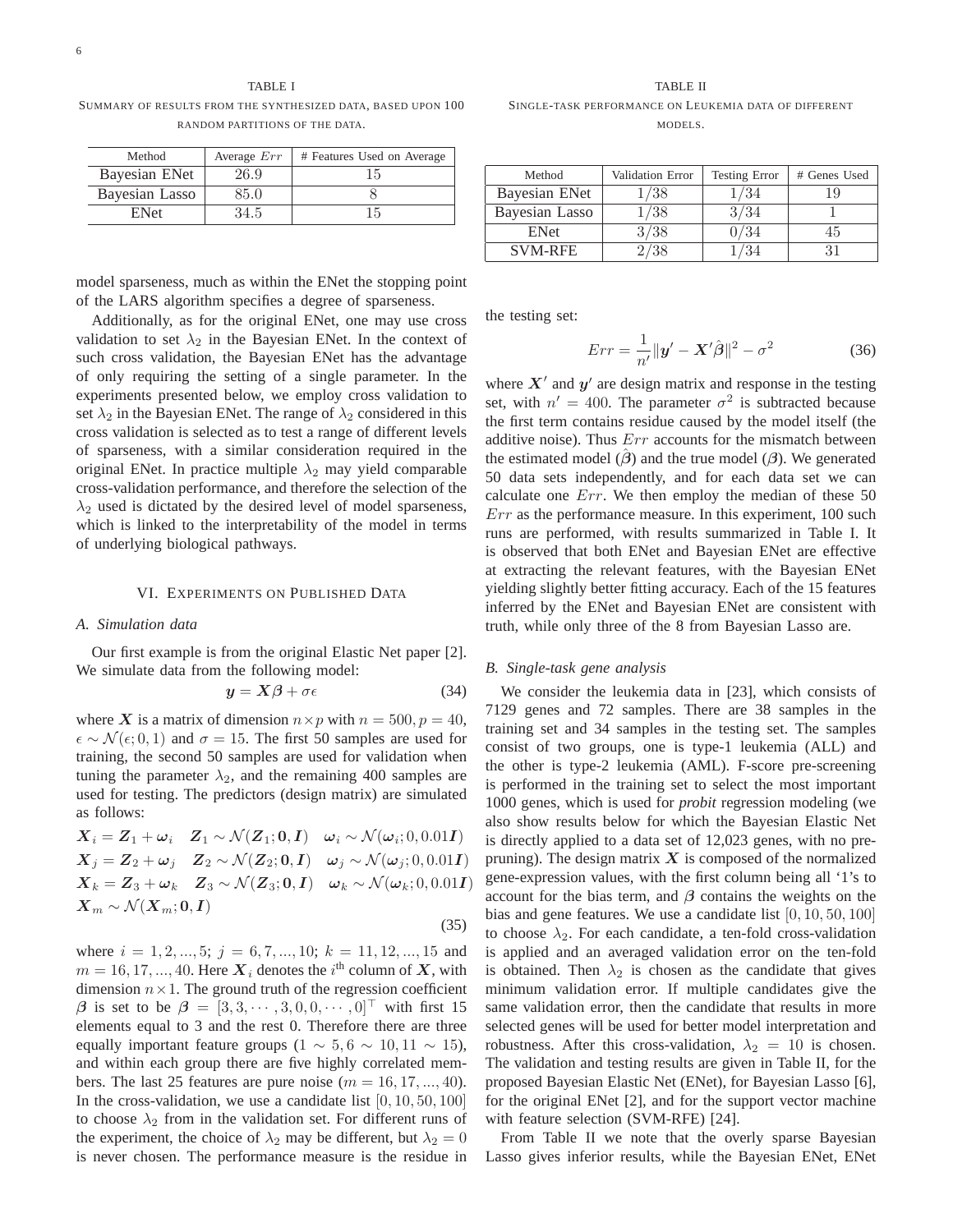and SVM-RFE yield comparable performance. The SVM-RFE is an iterative algorithm, and the stopping point is often difficult to ascertain. Additionally, in [2] the authors coded the type of leukemia as a  $0 - 1$  response *y*, and rescaling was required, with this not needed for the Bayesian ENet with probit regression. We argue that the probit link adopted here (see Section II-C) is a more principled way to deal with classification problems, and this paper is (to our knowledge) the first to combine probit regression with the Elastic Net model.

The nineteen genes selected by the Bayesian ENet are: **X95735**, **U50136**, **Y12670**, **M23197**, D49950, **X85116**, **M55150**, **M16038**, **X17042**, **M80254**, **L08246**, **U82759**, M22960, **M84526**, **U46751**, **M27891**, **M83652**, **Y00787**, M81933. Genes in boldface are also reported in [23].

#### *C. Multi-task gene analysis*

We apply the multi-task Bayesian ENet model introduced in Section III to gene-expression data for small round blue cell tumors [25]. These data were previously used in [11]. There are four classes of samples: Ewing family of tumors (EWS), neuroblastoma (NB), rhabdomyosarcoma (RMS) and Burkitt lymphoma (BL) which is a subset of non-Hodgkin lymphoma. There are 63 training samples and 20 testing samples, each sample containing 2308 gene-expression values. The goal of the analysis is to identify a small set of genes that can classify different types of tumors. This multi-category classification problem can be reformulated as a multi-task learning problem, each task learning a one-versus-all binary classifier. The classification results in all tasks are combined to give the final multi-category classification result using the predictive distribution in (33). Note that these data are only employed to *demonstrate* an application of multi-task learning. In practice one may also desire development of a multi-class classifier directly (rather than multiple binary classifiers).

Following the pre-processing procedure in [11], the 2308 genes are first reduced to 500 based on the marginal correlation (a measure similar to F-score). The design matrix for each task is a  $63 \times 501$  matrix, with the first column being all '1' s to account for the bias term, and the rest of the 500 columns the normalized gene features. For Task 1, EWS samples are assigned label 1 and all the rest  $-1$ . Similar label assignment applies for Tasks 2 (NB), 3 (RMS) and 4 (BL). In order to choose  $\lambda_2^{(m)}$ , 4-fold cross-validation is performed on the training set using candidate list [0, 10, 50, 100]. Using the same training set using candidate list [0, 10, 50, 100]. Using the same criterion explained in the previous section,  $\lambda_2^{(m)} = 100$  is<br>chosen. The validation and testing results are given in Table chosen. The validation and testing results are given in Table III (the SMALR results are from [11]). Similar to the ENet, there are two parameters that must be set for SMALR, a  $\lambda$ and  $h_0$  a bandwidth parameter.

#### VII. ANALYSIS OF VIRUS EXPRESSION DATA

## *A. Data collection*

Two *independent* data collections have been executed for influenza, as follows. In each case a healthy volunteer intranasal challenge with influenza was performed at Retroscreen Virology, LTD (Brentwood, UK), using pre-screened volunteers

TABLE III MULTI-TASK CANCER DATA

| Method         | Validation Error | <b>Testing Error</b> | # Genes Used |
|----------------|------------------|----------------------|--------------|
| Bayesian ENet  | )/63             | $/20^{-}$            |              |
| Bayesian Lasso | 1/63             |                      |              |
| <b>SMALR</b>   | /63              |                      |              |
|                |                  |                      |              |

who provided informed consent; one of these challenges was performed with the H3N2 virus and the other with H1N1. On the day of inoculation, a dose of influenza manufactured and processed under current good manufacturing practices (cGMP) by Bayer Life Sciences, Vienna, Austria) was inoculated intranasally per standard methods. Subjects were not released from quarantine until after the 216th hour. Blood and nasal lavage collection continued throughout the duration of the quarantine. All subjects received oral oseltamivir (Roche Pharmaceuticals) 75 mg by mouth twice daily prophylaxis at day 6 following inoculation. All patients were negative by rapid antigen detection (BinaxNow Rapid Influenza Antigen; Inverness Medical Innovations, Inc) at time of discharge. For the first study 17 individuals participated, and in the second 19 individuals participated.

Subjects had the following samples taken 24 hours prior to inoculation with virus (baseline), immediately prior to inoculation (pre-challenge) and at set intervals following challenge: peripheral blood for serum, peripheral blood for PAXgene<sup>TM</sup>, nasal wash for viral culture/PCR, urine, and exhaled breath condensate. Peripheral blood was taken at baseline, then at 8 hour intervals for the initial 120 hours and then 24 hours for the remaining 2 days of the study. All results presented here are based on gene-expression data from blood samples. Further details of this study, as well as additional related studies, are discussed in [26]. Specifically, in [26] separate data were reported for Rhino virus and for RSV; the data from these two viruses will also be considered below.

#### *B. Single-task classification analysis*

We first consider the accuracy of the classification model, by training on H3N2 data and testing on independent H1N1 data. This analysis was performed using all 12,023 genes from the gene-expression data. In the analysis presented here, we focus on data collected at 93.5, 101, and 108 hours after inoculation, this corresponding to the time period when symptoms are first observed clinically, for those who become symptomatic. We use this time period because the different subjects manifested initial symptoms at different times, and in the above time window all subjects here became symptomatic had manifested symptoms. The objective of the classifier was to distinguish those individuals that who were symptomatic with influenza with those who were not. While we are interested in these classification results, our principal interest is in understanding the biological pathways responsible for distinguishing symptomatic and asymptomatic individuals. Hence, while classification performance is important, understanding the important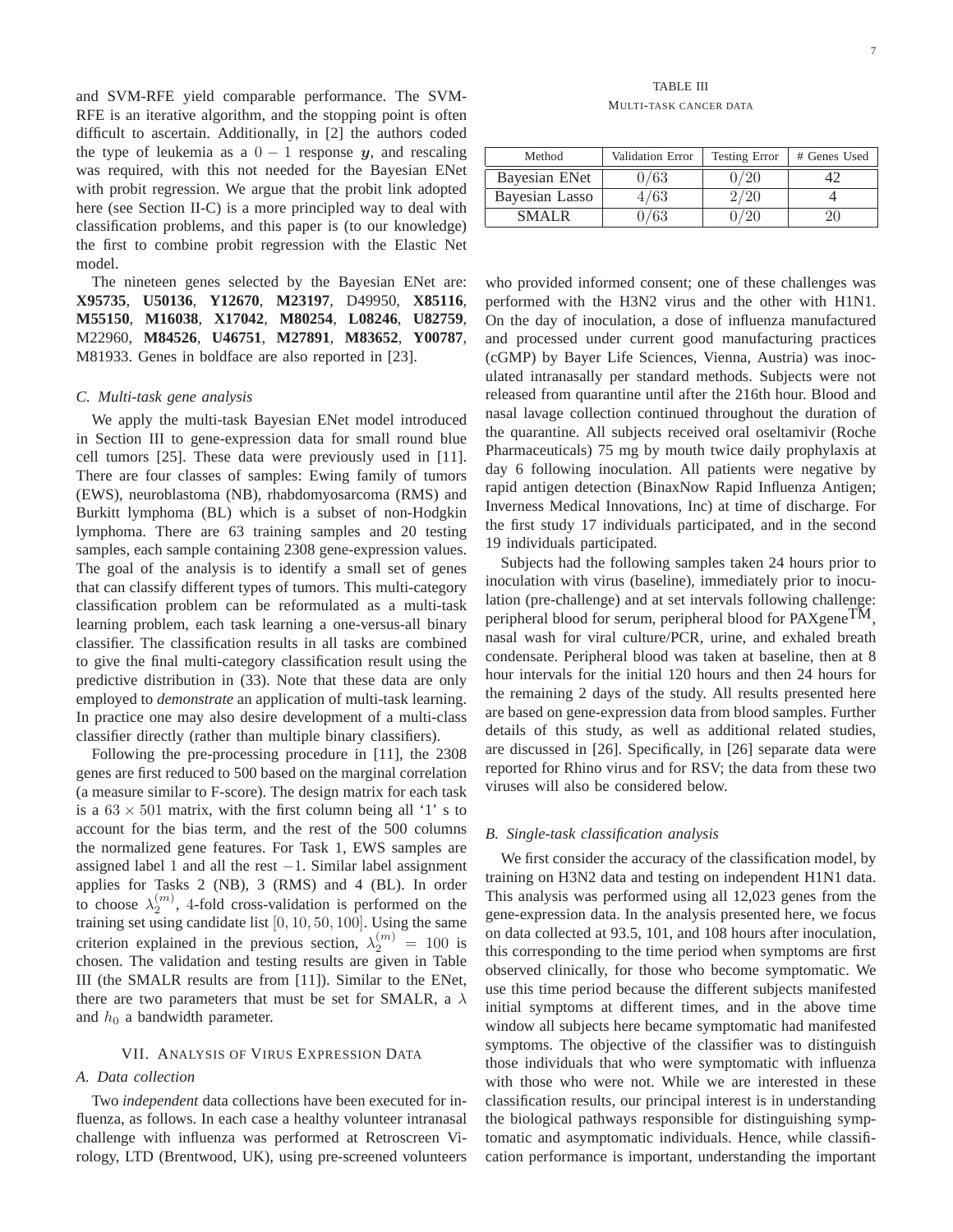## TABLE IV

PERFORMANCE ON INFLUENZA DATA GENERATED IN THIS STUDY, NEAR TIME OF SYMPTOM ONSET. TRAIN ON H3N2 VIRUS DATA, TEST ON H1N1 VIRUS DATA.

| Method         | Training Error | <b>Testing Error</b> | # Genes Used |
|----------------|----------------|----------------------|--------------|
| Bayesian ENet  | 0/51           | 4/57                 | 102          |
| Bayesian Lasso | 0/51           | 5/57                 |              |
| <b>ENet</b>    | 0/51           | 4/57                 | 100          |
| Lasso          | 0/51           | 5/57                 | 20           |
| <b>RVM</b>     | 0/51           | 5/57                 |              |
| <b>SVM-RFE</b> | 0/51           | /57                  | 16           |
|                |                |                      |              |

genes inferred as useful via the classifier is our principal concern in this study. This has motivated development of the Bayesian ENet (and also was the motivation for the original ENet [2]). The practical application of this work is the goal of diagnosing people as being symptomatic with a virus, as opposed to, for example, a bacteria; the clinical symptoms for these two case are often similar. Our goal is to develop genomic tests that exploit the known host pathways of influenza and related viruses, to improve diagnosis (this is discussed further in the Conclusions).

In Table IV we show classification results using the proposed Bayesian ENet, Bayesian Lasso [6], the original ENet model [2], Lasso [3], the relevance vector machine (RVM) [27], and the SVM with feature extraction (SVM-RFE) [24]. In addition to the testing accuracy, we emphasize the number of genes inferred as important via the model. Specifically, note that the RVM and Bayesian Lasso only infer a single gene, and therefore these are of very little value for biological interpretation. For the ENet we set  $\lambda_2 = 10$ , and we set  $\lambda_1$ such that 100 genes were extracted (the ENet analysis was performed using LARS [2], and therefore we may set  $\lambda_1$  as to infer a desired number of genes, here 100). Similarly, the Lasso results were also computed using LARS, and again we may stop it such that a desired number of genes are employed. However, importantly, the genes selected by Lasso are *not* correlated [2], and therefore these are not useful for biological interpretation (one will not readily find the expected correlated genes associated with a biological pathway). Therefore, while one may (here) select 20 genes with Lasso, there are of little additional interpretative value than the single gene associated with Bayesian Lasso and with the RVM, and this limitation of Lasso was the motivation for the original ENet. We also note that the number of genes selected for SVM-RFE is also arbitrary, due to the selected stop criterion in the iterative algorithm.

Therefore, we note ENet, Lasso, and SVM-RFE each require one to stop the model with a specified number of important genes. The proposed Bayesian ENet also has a related issue in the selection of  $\lambda_2$ , with as mentioned  $\lambda_2 = 0$ corresponding to Bayesian Lasso (see Section V). In Table IV we report results for  $\lambda_2 = 10$ , but a very similar set of important genes was found for  $\lambda_2 \in [10, 20, 30]$ .

Concerning biological significance, the 50 genes with



Fig. 1. Multiple components of canonical viral immunity pathways are represented in the top 50 differentially expressed genes identified by the Bayesian elastic net framework. Pathway analysis (www.genego.com) illustrates the STAT-1 network, with overrepresentation of the genes identified by the elastic net framework. Shown is the top network related to genes in the elastic net, the STAT-1 (signal transducer and activator of transcription 1). STAT1, a transcription factor, coordinates cellular responses to type II interferons, a major component of antiviral immunity and is a key mediator of cytokine-induced gene expression as it is activated by many cytokines including type I and type II IFNs, interleukin (IL)-6 and IL-10. In this figure, transcription factors are indicated by red 6-pointed stars (example STAT-1), enzymes by orange arrowheads (example MXA), proteases by orange indented arrowheads (example caspase 1), and binding proteins by blue "S" shapes (example GBP-1). Elements present in the gene list generated by the elastic net are indicated with red targets. A full key to all symbols is shown in Supplemental Figure 1.

largest model weights, as inferred via the Bayesian ENet are: OAS1, IFI44, DDX60, IFI44L, RTP4, IFIT1, GBP1, LY6E, RSAD2, SCO2, TRIM22, IFITM1, IFIT3, ISG15, MS4A4A, IFI6, PSME2, XAF1, IFIT5, IFITM3, HERC5, IFI27, SERPING1, PLSCR1, OAS3, STAT1, ZCCHC2, HU-MISGF3A, OASL, C1QB, SIGLEC1, AIM2, OAS2, MX1, LOC26010, SMPDL3A, C13orf18, LAP3, TDRD7, PARP12, PSME1, VAMP5, IRF7, SAT1, SMAD1, BLVRA, IDH2, C1QA, MT2A and TAP1. The ENet results inferred a similar set of genes, for the settings associated with Table IV.

A particular challenge of microarray-based gene expression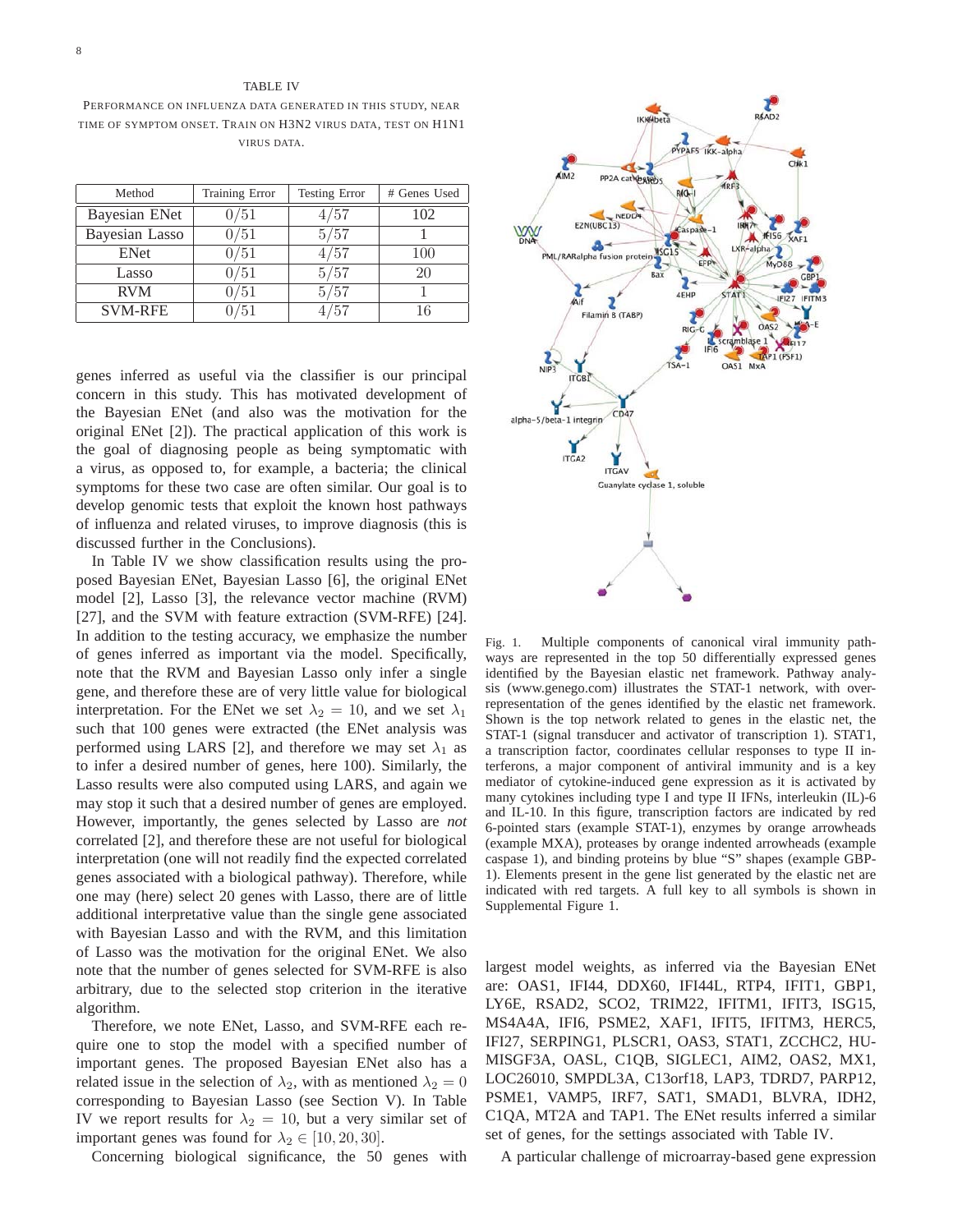signature experiments is to relate the selected genes to the relevant disease state. Thus, to examine the biological significance of these genes, and the inferred biological pathway, we used  $GATHER^{TM}$  (www.gather.genome.duke.edu) and Genego<sup>TM</sup> (www.genego.com) to evaluate the relationship of the aforementioned gene list to various biologic processes. These programs utilize curated available scientific literature regarding known gene relationships and disease pathways to infer the relative likelihood that the genes in a given set are related, and with which known pathways or biologic processes the genes are associated. Gene sets derived from the Bayesian ENet, and the original ENet were analyzed using the above described methods, with representative pathways and relationships shown in Figures 2 for the Bayesian ENet. For the purposes of inferring biologic plausibility, a geneset that is less sparse often provides superior results  $(i.e.,$  strength of association with the categories of "response to virus" and "immune system process" is greatest with the Bayesian ENet). However, should the goal be to maximize sparseness without loss of inference to biologic plausibility, the Lasso process gene set remains biologically related to host response to viral infection with inclusion of key genes such as OAS1, GBP1 and RTP4.

Specifically, GATHER analysis shows that 23 of the top 50 genes in the Bayesian ENet results are classified in the represented clustered into the gene ontology (GO) category 0009607 (response to biotic stimulus). When using the original ENet and the Lasso models, the number of genes in this GO category are 14 and 6, respectively, indicating a loss of specificity when sparseness is increased. Pathway analysis further implicates specific antiviral immunity pathways as major components of the factors selected by the Bayesian ENet and the original ENet models. Interferon response pathways (shown in Figure 2 as triggered by STAT-1, a transcription factor) are well established as primary elements of host response to viral infection [28]. Sensing of viral infection involves a complex positive feedback loop, with sensing of viral dsRNA by the RNA helicases RIG-1 and MDA-5 and subsequent triggering of interferon production. This results in activation of STAT-1 and other transcription factors, and induction of antiviral immune response genes such as MxA and OAS to result inhibition of viral replication [29]. In contrast, the top pathway identified when using Lasso, the DNAJB6 pathway, is most closely associated with cellular response to stress.

#### *C. MTL analysis and pan-viral pathway*

The following example is the principal motivation for developing the multi-task Bayesian ENet. Specifically, we consider the gene expression data from H3N2 and H1N1, as discussed above, while also considering Rhino virus and RSV gene expression data from similar challenge studies, as summarized in [26]. For the latter two data we also consider time samples at points for which all symptomatic samples are manifesting symptoms. For Rhino this corresponds to samples at times 48, 72 and 96 hours, and for RSV 132, 141.5 and 165.5 hours. The total number of samples for H3N2, H1N1, Rhino and RSV are 51, 57, 65 and 36, respectively. Our objective is to infer a "panviral" [26] set of genes that are consistently important across these four viruses. To do this, we build four classifiers in a multi-task setting, with the goal of distinguishing symptomatic and asymptomatic subjects for each viruses, with all four classifiers learned jointly. While we may perform various forms of model testing (e.g., leave-one analysis), and all such analyses we have considered yield classification performance analogous to the results summarized in Table IV, here our principal objective is in inferring and interpreting the common biological pathways between these four viruses. Again, the limitations of Lasso, Bayesian Lasso and the RVM for this task (they are each too sparse, and hence not biologically interpretable) has motivated the ENet and proposed Bayesian ENet (but the original ENet cannot be employed for the multitask analysis). Note that the multi-task analysis assumes that the genes associated with relevant pathways may be shared between the four viruses, but the specific classifier weights on the genes are virus specific, for each of the four viruses considered.

For a setting of  $\lambda_2 = 10$  (with similar results manifested with other values of  $\lambda_2$ , as discussed above), the following were inferred as the 50 most important genes for the "pan-viral" pathway: RSAD2, OAS1, IFI44L, RTP4, IFIT3, IFITM1, IFI44, PLSCR1, LY6E, ISG15, P2RX5, IFI27, GBP1, KIAA0125, APOBEC3A, EPB41L3, IFIT1, XAF1, PSMB9, TRIM22, SERPING1, HERC5, OASL, SCO2, IFI6, DDX60, BLK, MS4A4A, TNFRSF9, BLVRA, LOC26010, MX1, C1QA, OAS3, IRF7, VAMP5, IFIT5, SMPDL3A, FER1L3, UBE2L6, SIGLEC1, C13orf18, PSME2, IFI35, C1QB, BST2, OAS2, PNOC, RRAS and SRBD1.

In Figure 2 we relate these genes to an inferred pathway, in the manner discussed above. This inferred pathway is deemed to be of high accuracy as the strength of association of the multi-task gene list with this pathway is quite robust (z-score [an indication of how many genes in the gene list are represented in a particular network] 76.83). The top represented pathway, the ISG15 pathway in Figure 2, is highly involved in viral immunity as it is activated by initial viral sensing and subsequent interferon production. ISG15 is known to target the influenza A protein NS1 and result in limitation of viral replication [30]. Clear overlap is seen with the top pathway identified from analysis of the influenza specific data (Figure 1).

#### *D. Computation time*

The VB inference employed for the Bayesian ENet is relatively efficient. All computations have been run in nonoptimized Matlab on a desktop PC. To give a sense of the level of required computations, for the multi-task influenza experiment above we, we used all 12,023 genes. For a fixed  $\lambda_2$ , the algorithm required approximately 40 minutes, for 5000 VB iterations. The number of VB iterations was set to be large enough such that convergence was assured (more than absolutely necessary to get good results).

### VIII. CONCLUSION

The Elastic Net model developed in [2] has been extended to a Bayesian version, with the number of model parameters